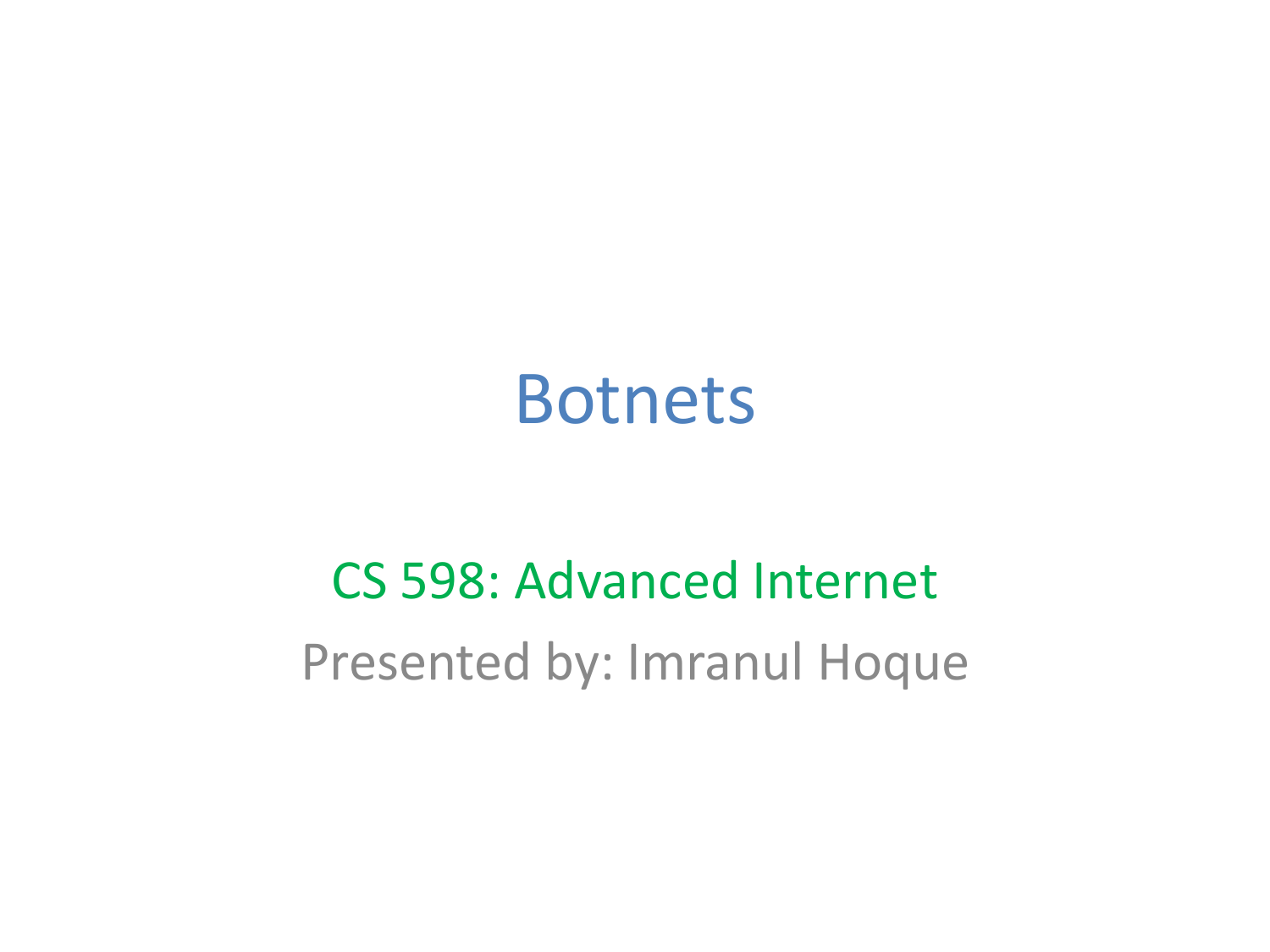# How to Study Botnets?

- Passive analysis
	- Study spam e-mail, DNS queries by bot-infected machines, DNS blacklists, analyze network traffic, etc.
- Infiltration
	- Today's paper (Spamcraft)
- Hijack!
	- Collaboration with domain registrars, future prediction in case of domain flux
	- UCSB researchers hijack Torpig for 10 days!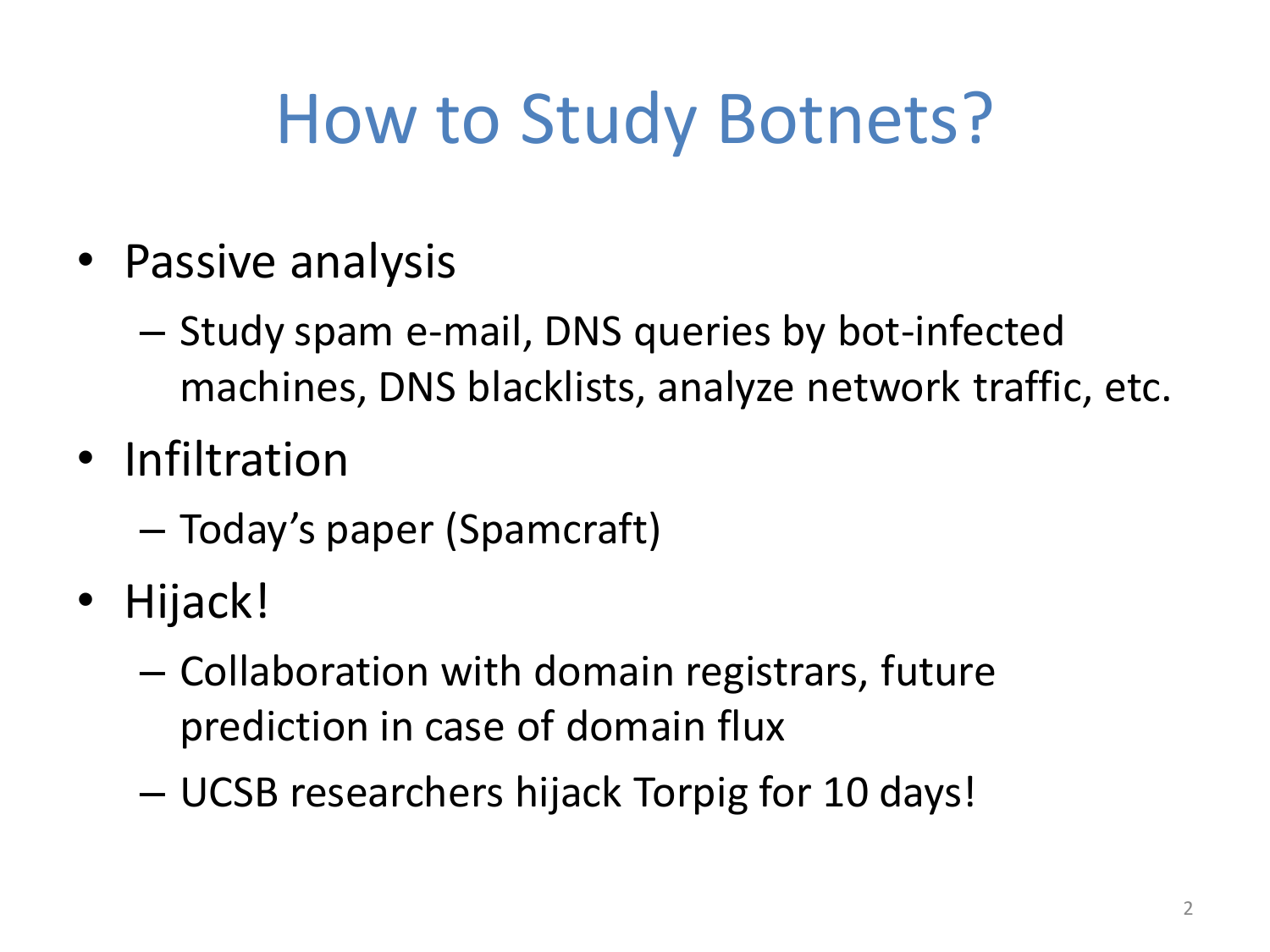# This Talk

- Centralized botnet
	- Agobot
- P2P botnet
	- Storm
- Interesting facts
	- Death of Srizbi
	- Twitter-based Botnet Command Channel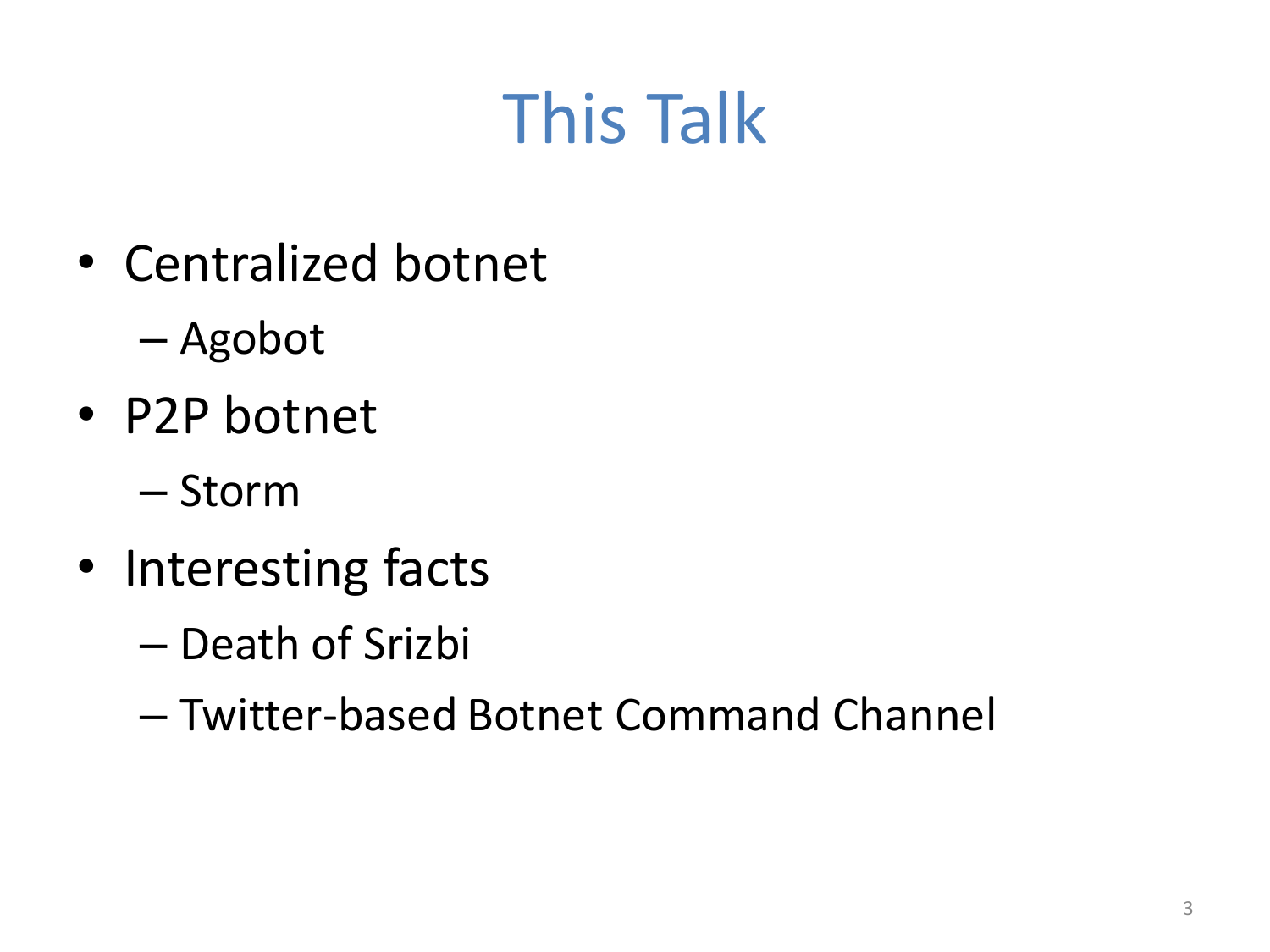## Botnet: The Old Way

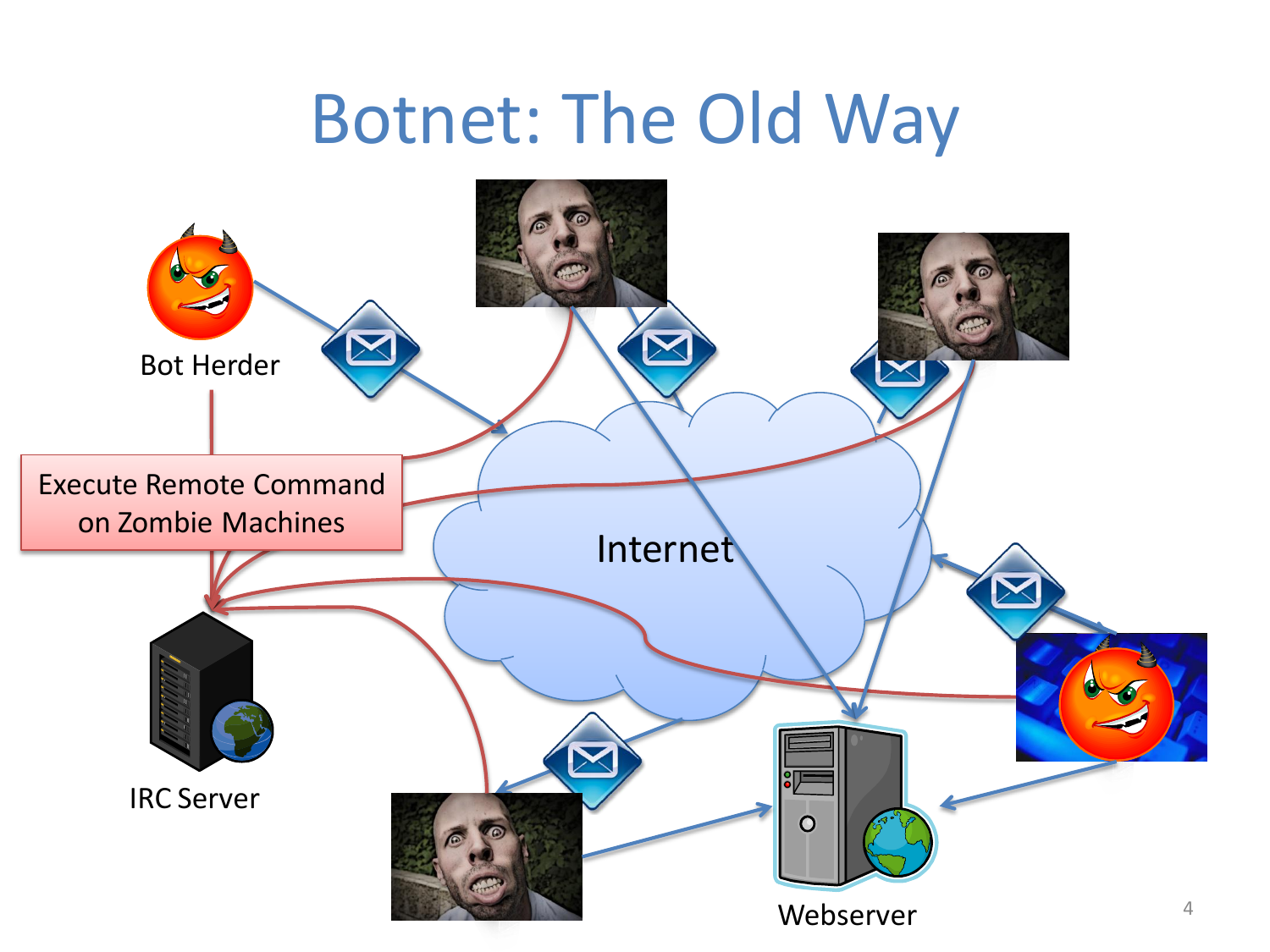# Example: Agobot

- Public source code release: 2002
- IRC based command and control
- DoS attack library
- Limited polymorphic obfuscations
- Harvests PayPal passwords, AOL keys, etc.
- Defends compromised systems
	- Killing anti-virus, testing for VMWare, altering antivirus DNS entry
- Anti-disassembly mechanisms
	- Testing for debugger presence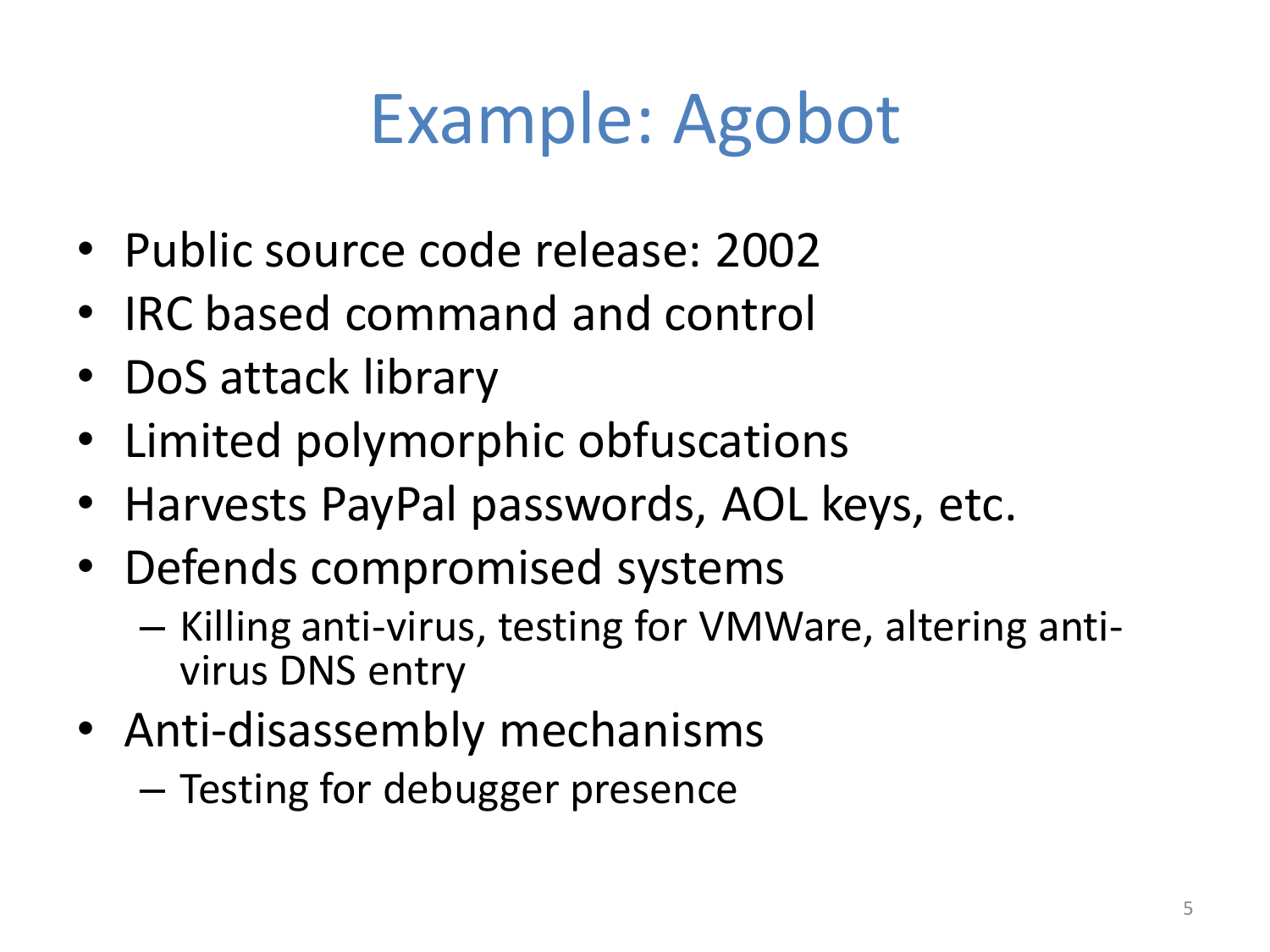#### Today's Botnet

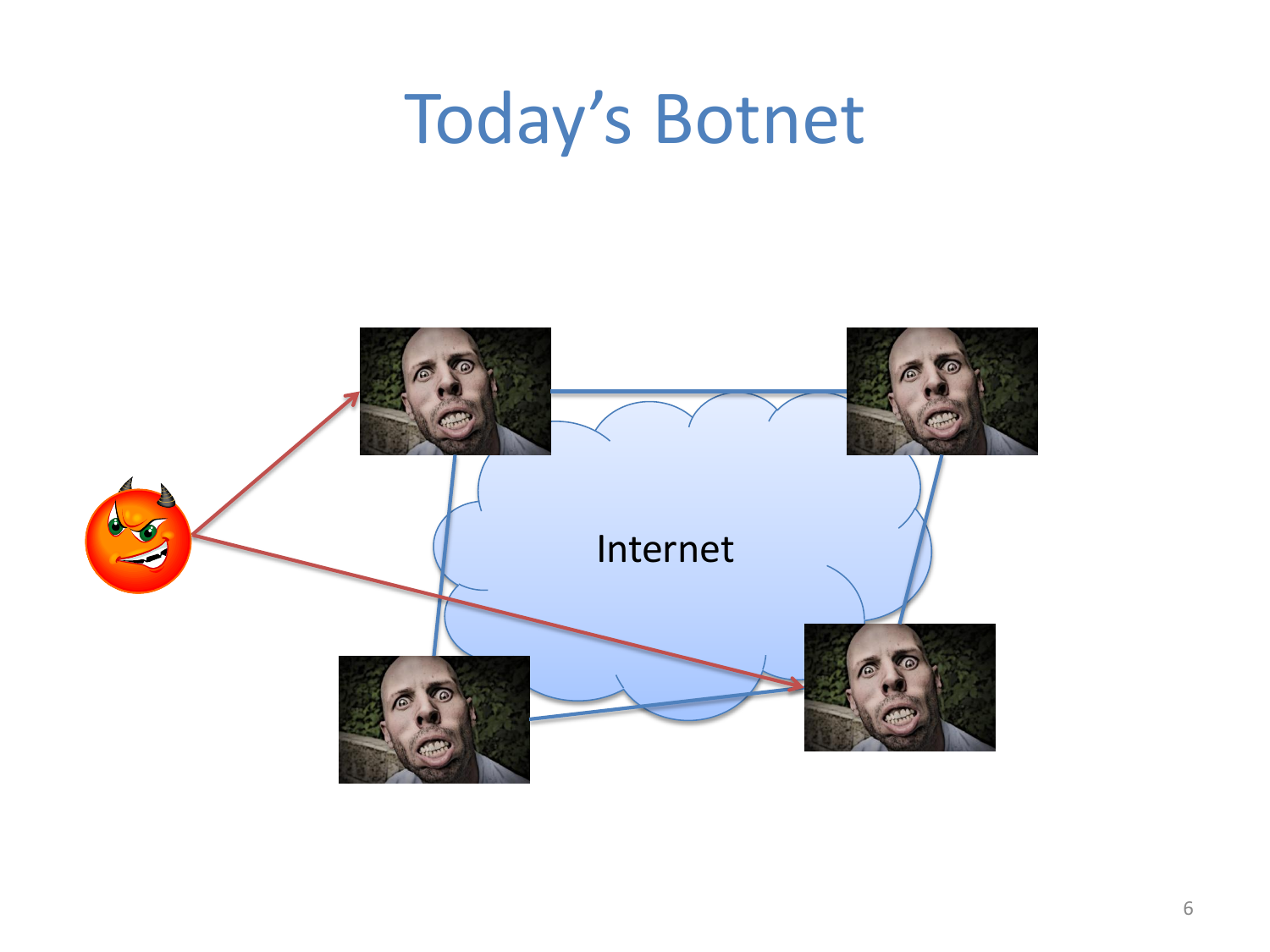#### Example: Storm

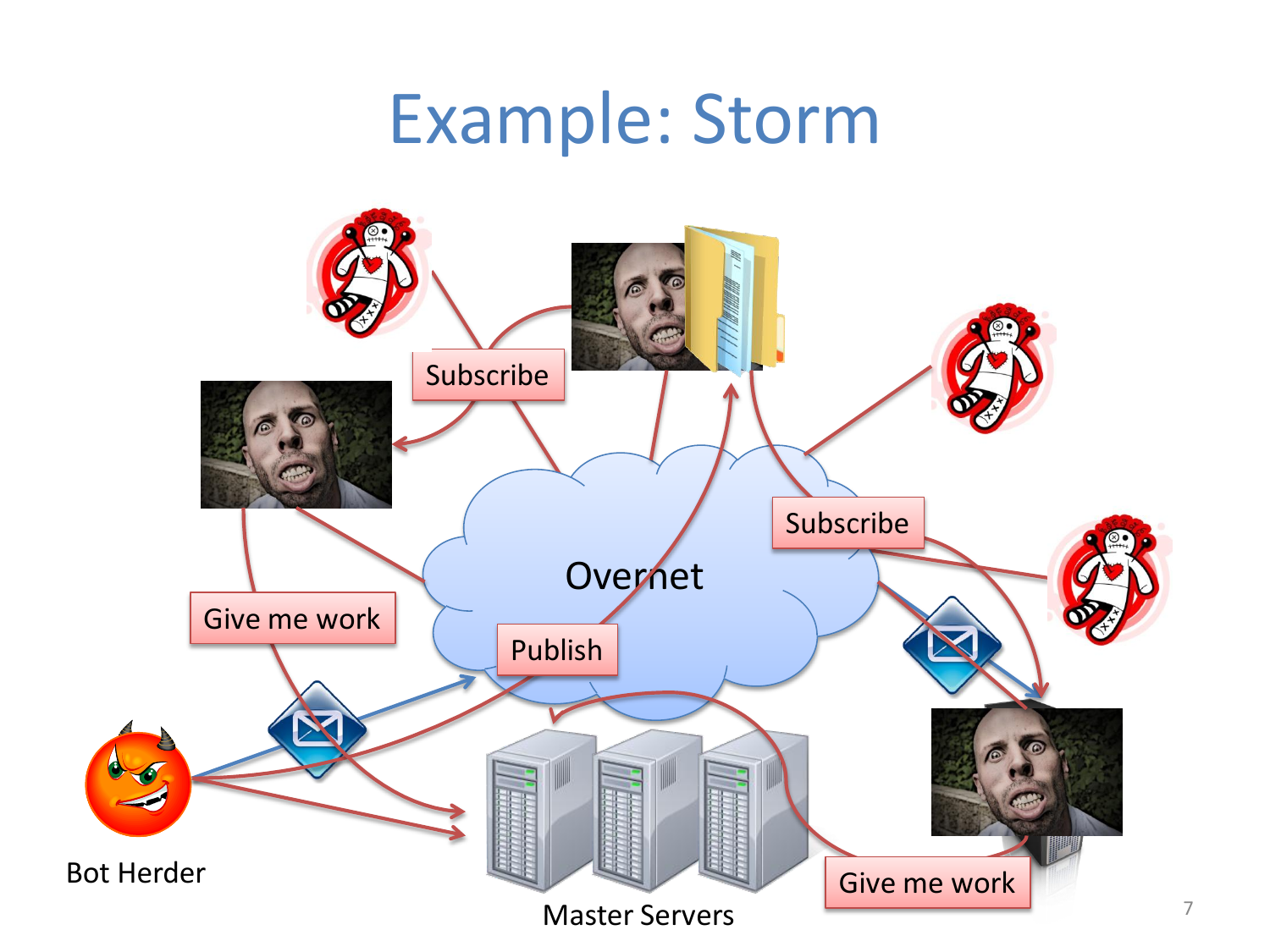### Storm: Features

- Appeared in 2006, gained prominence in Jan 2007
- First major botnet to employ P2P command and control architecture
- Recruits new bots using a variety of attack vectors
	- Email messages with exe
	- Email messages with link to infected sites
	- E-card spam
- User computing power of compromised machines
	- Sends and relays SPAM
	- Hosts the exploits and binaries
	- Conducts DDoS attacks
- First to spam with embedded mp3 (non-malicious)
- Provision for partial rental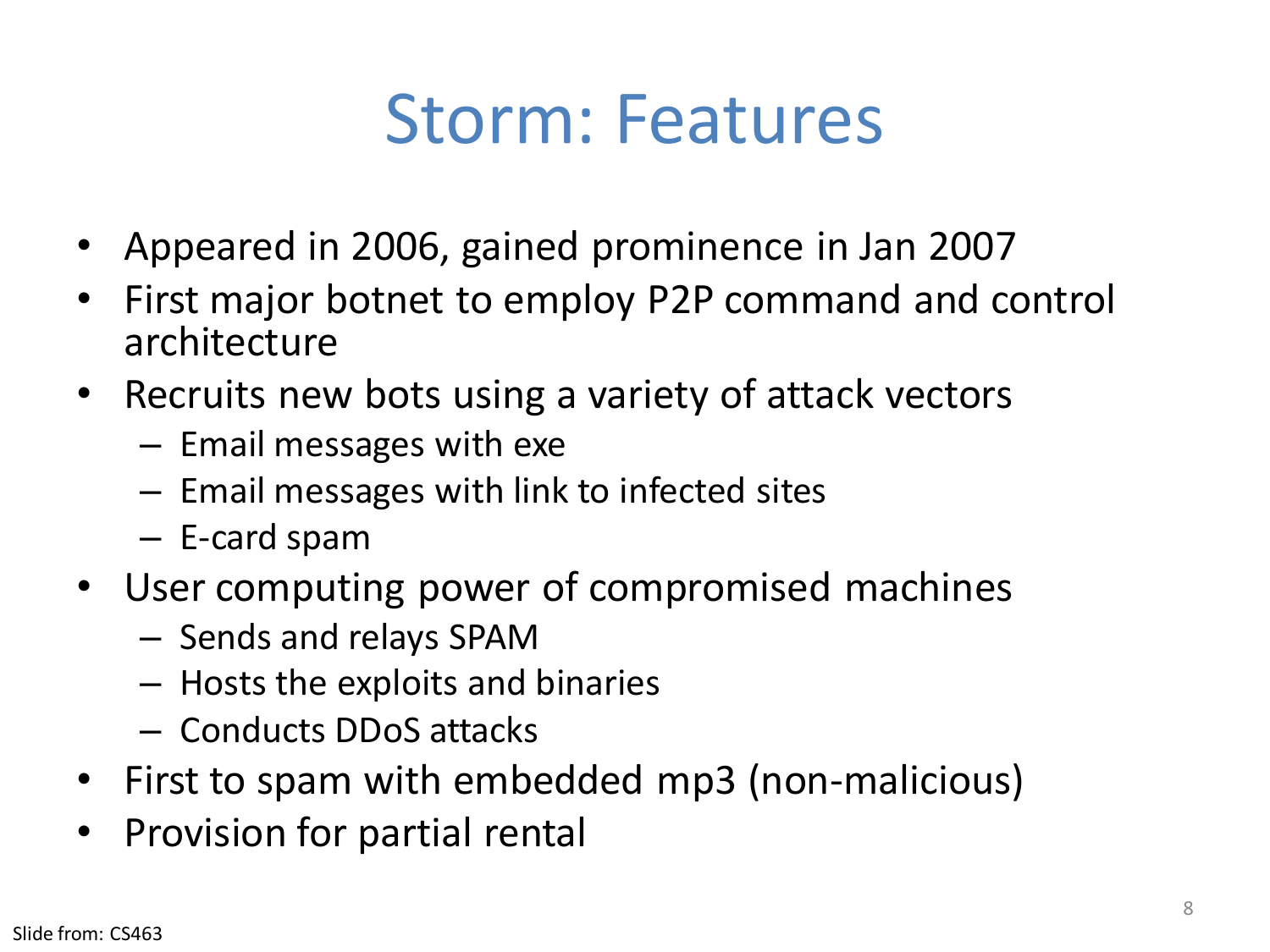### Effectiveness of Storm

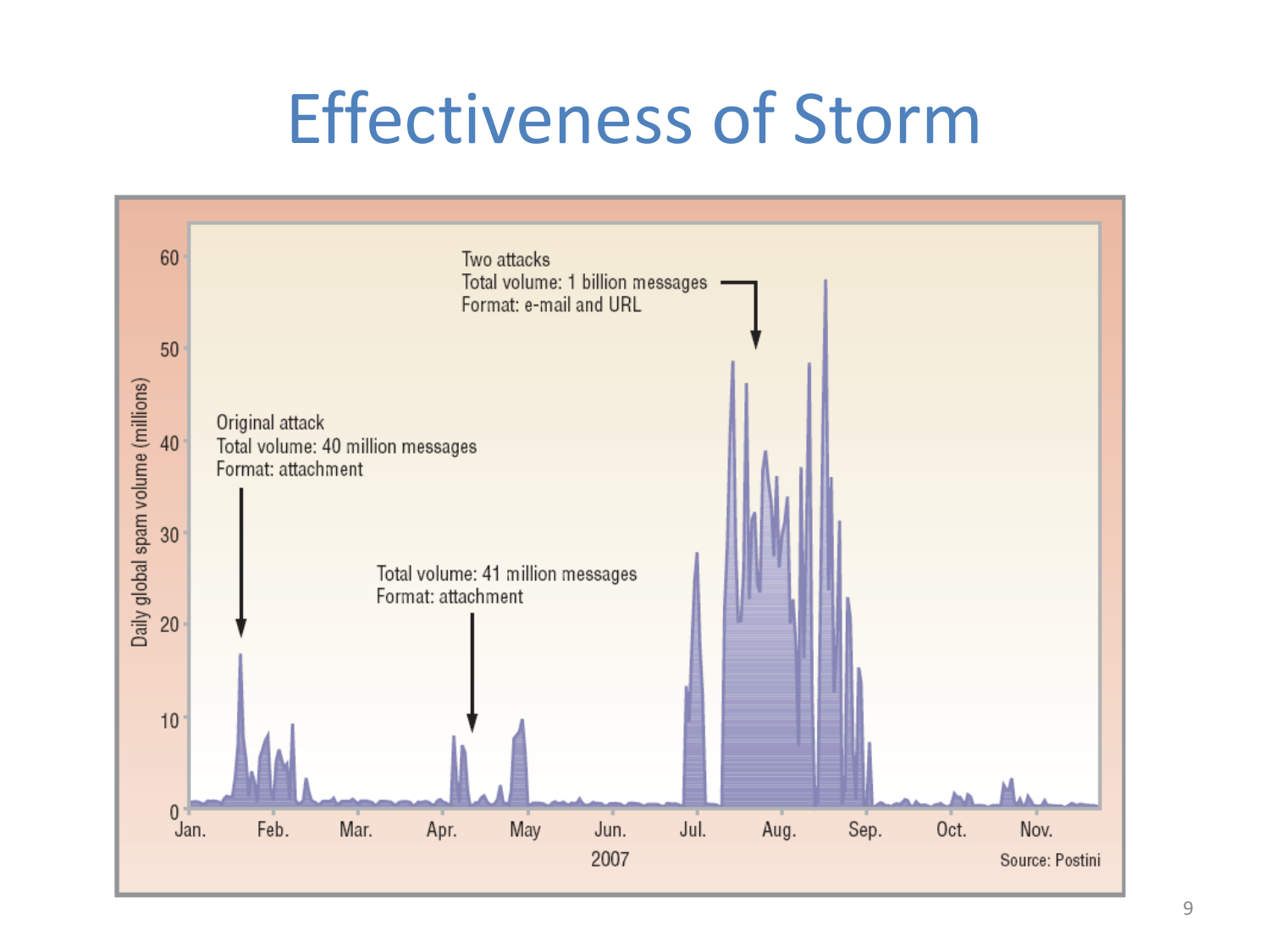### Anti-malware Response

- Botnet variations make signature-based detection difficult
	- New email subject lines and file attachment names
	- Re-encoded malware binary twice per hour
- Anti-malware Response
	- Microsoft Malicious Software Removal Tool patch issued in September 2007
		- Correlated with 20% drop in size of the Storm Worm botnet
		- Shows that aggressive removal of bots from botnet can make a significant impact on the size of the botnet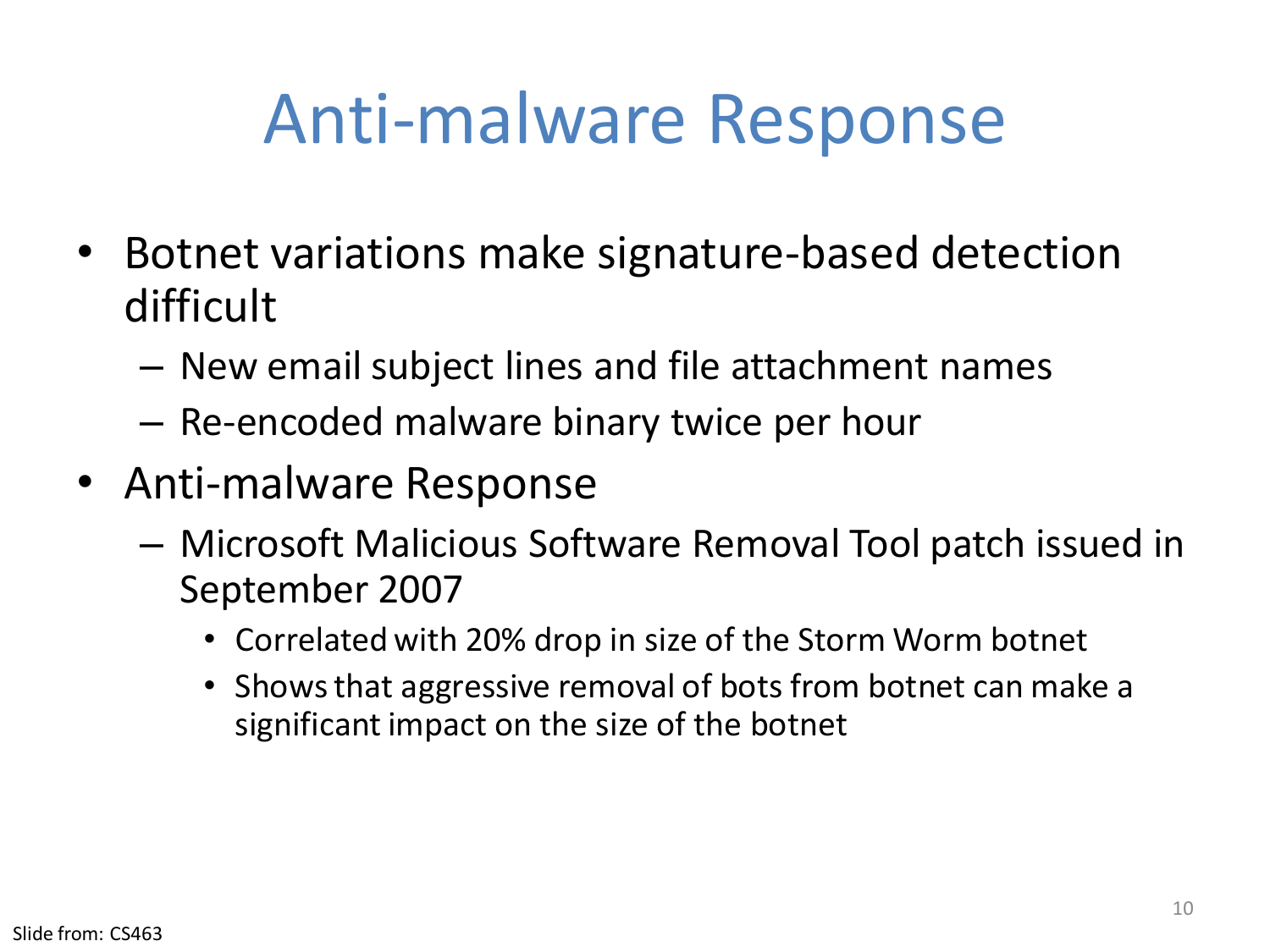# Spamcraft

- Objective
	- Analyze spam templates and e-mail target list
	- Analyze how harvested e-mails are used
- Methodology
	- Request workload from proxy bot
	- Insert marker e-mails in worker harvest and report
- Important results
	- Frightening scale
	- Web based harvesting << bot-based harvesting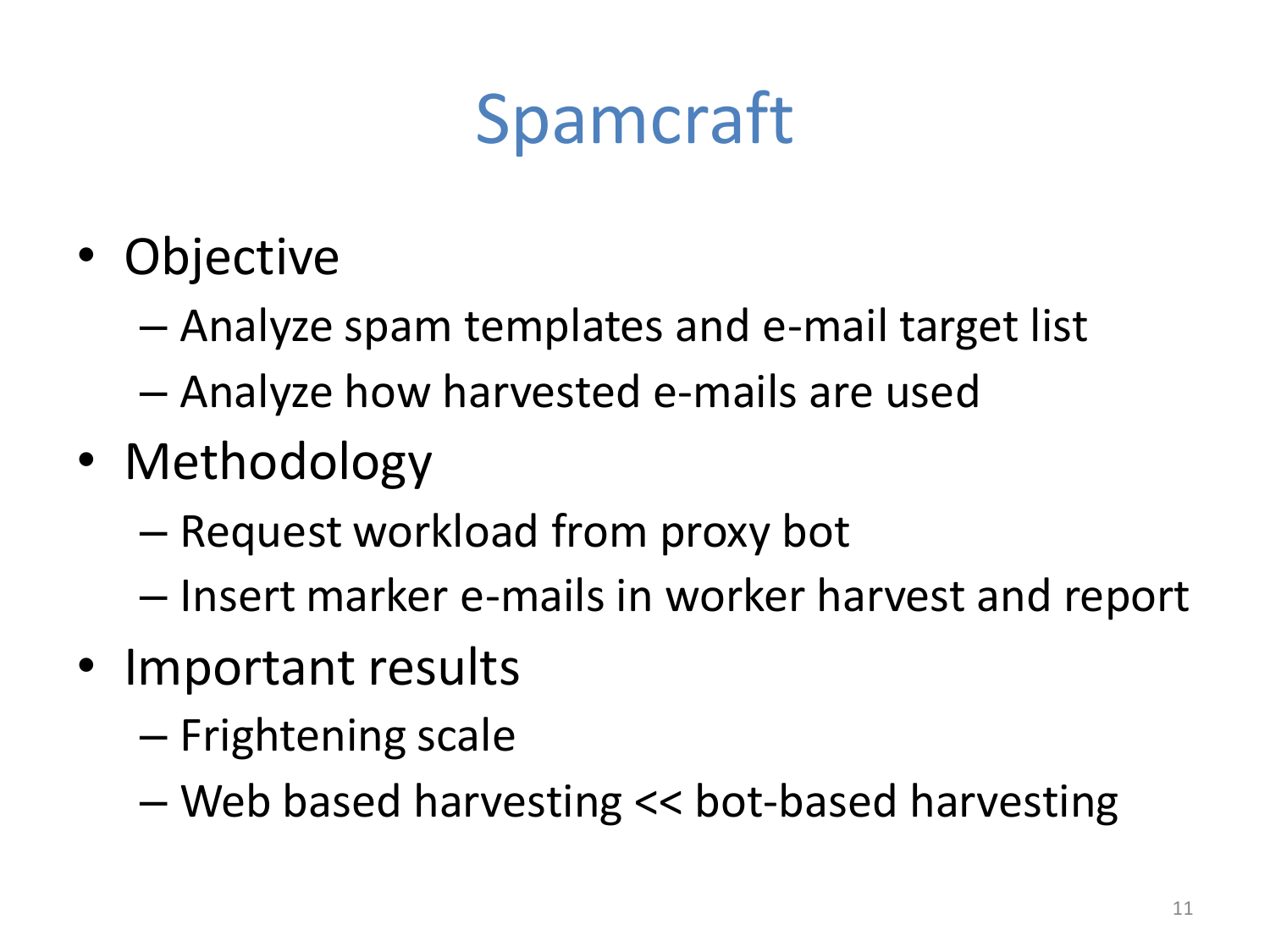#### Srizbi

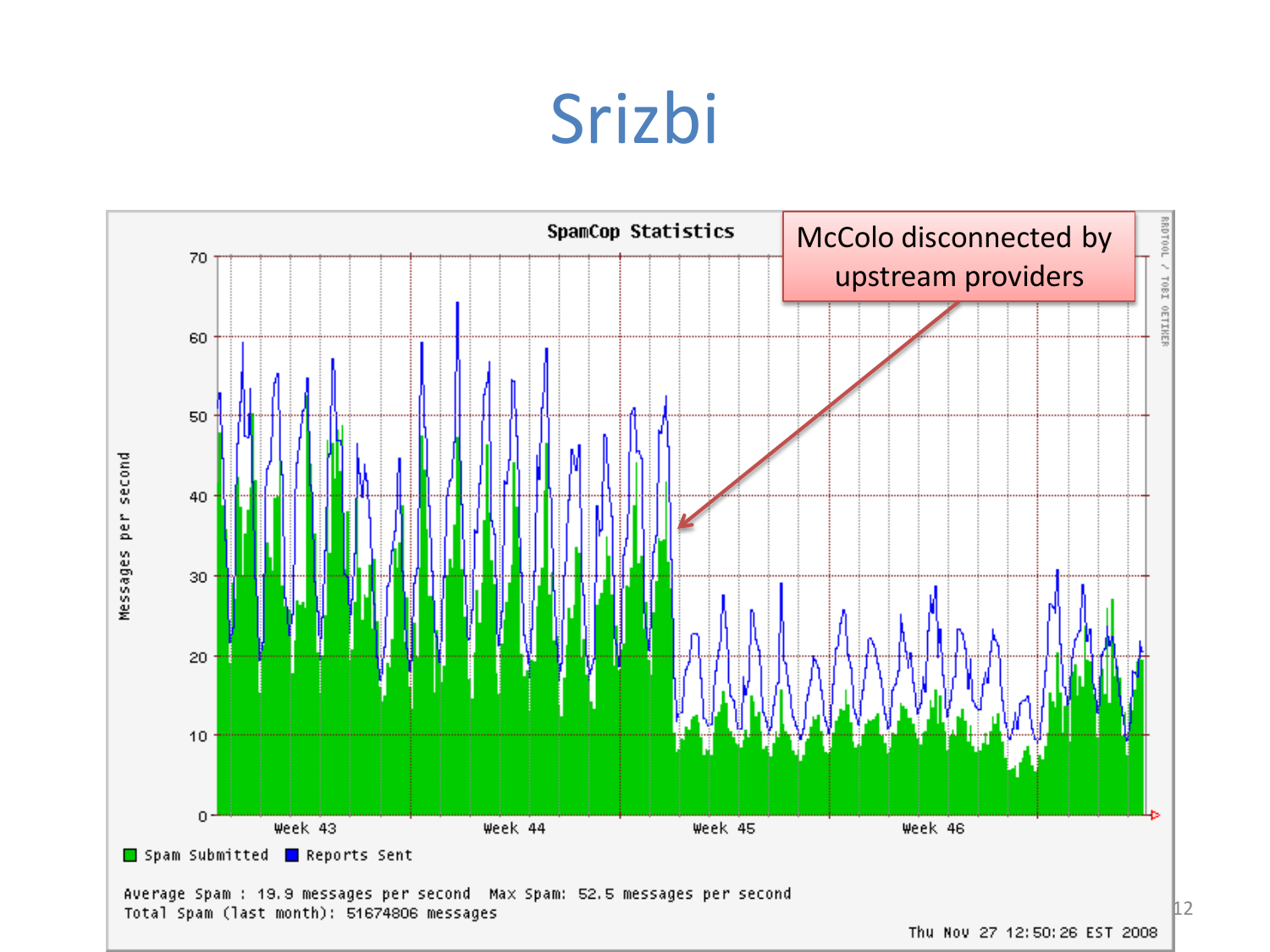### Twitter

| <b>Ewitter</b>                                                                           | Home Profile Find People Settings Help Sign out                                                   |
|------------------------------------------------------------------------------------------|---------------------------------------------------------------------------------------------------|
| upd4t3<br>Follow                                                                         | Name upd4t3<br>20<br>following followers                                                          |
|                                                                                          | <b>Tweets</b><br>25<br>Favorites                                                                  |
| aHR0cDovL2JpdC5seS8xN2EzdFMc<br>about 2 hours ago from web                               | Actions<br>block upd4t3<br>Following                                                              |
| aHR0cDovL2JpdC5seS9MT2ZSTyBodHRwOi8vYmI0Lmx5L0ltZ2<br>about 2 hours ago from web         | <b>DES</b><br><b>ESCHI</b><br><b>BUILDING AND IN</b><br><b>MAG</b><br>RSS feed of upd4t3's tweets |
| aHR0cDovL2JpdC5seS8xN2w0RmEgaHR0cDovL2JpdC5seS8xN<br>about 4 hours ago from web          |                                                                                                   |
| aHR0cDovL2JpdC5seS9wbVN1YyBodHRwOi8vYmI0Lmx5LzE3b<br>about 4 hours ago from web          |                                                                                                   |
| aHR0cDovL2JpdC5seS9HaHVVdSBodHRwOi8vYmI0Lmx5L1FqC<br>about 5 hours ago from web          |                                                                                                   |
| aHR0cDovL2JpdC5seS9RakFaWQ==<br>about 5 hours ago from web                               |                                                                                                   |
| aHR0cDovL2JpdC5seS83UGFEOQ==<br>about 5 hours ago from web                               |                                                                                                   |
| aHR0cDovL2JpdC5seS8zUndBTiBodHRwOi8vYmI0Lmx5LzJwU0<br>algazze 17 legazze was frage posts |                                                                                                   |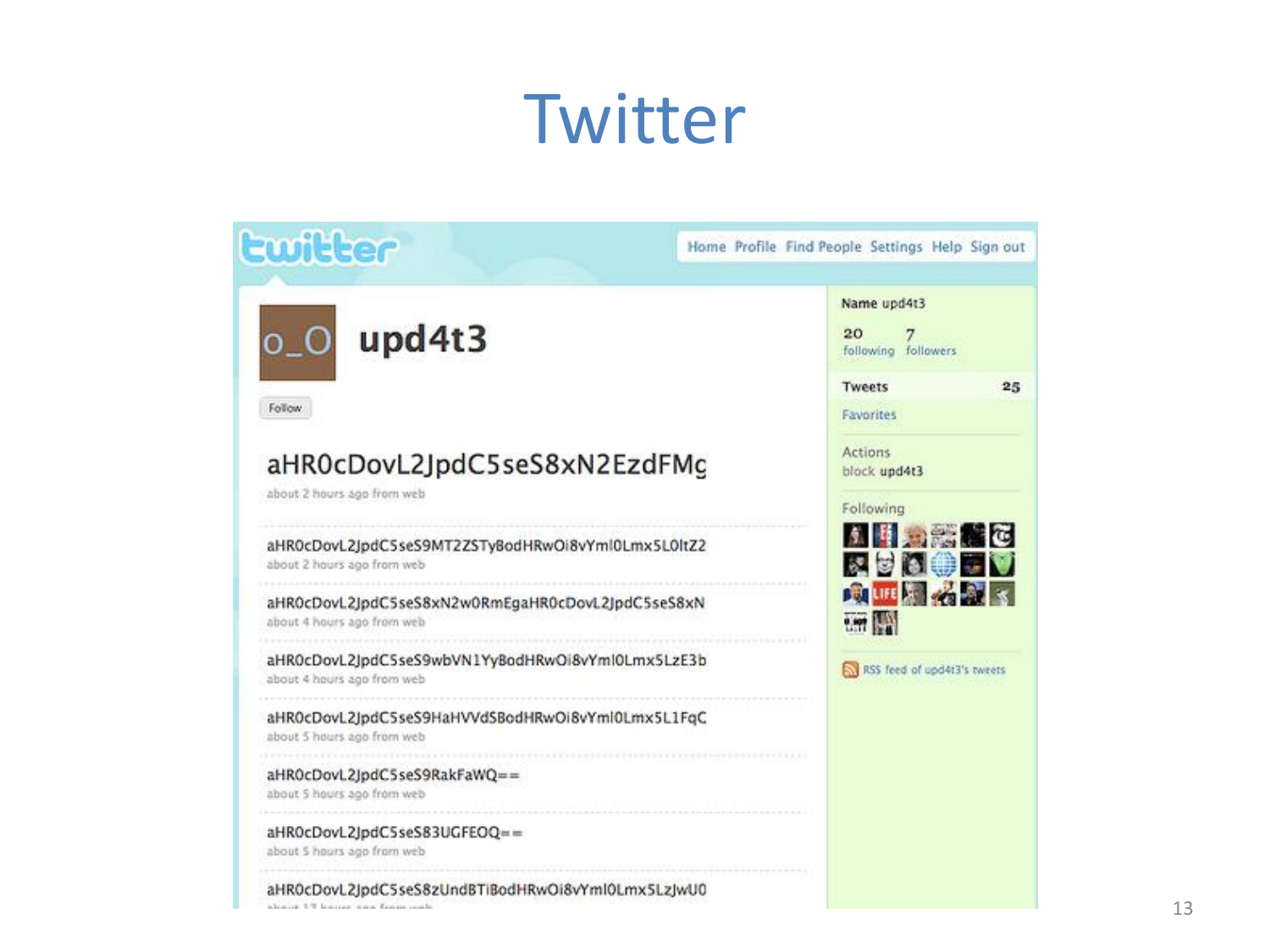## Related Materials

- A Storm (Worm) Is Brewing. Brad Smith. IEEE Computer, vol. 41, no. 2, pp. 20-22, Feb. 2008.
- Spamalytics: An Empirical Analysis of Spam Marketing Conversion. C. Kanich, C. Kreibich, K. Levchenko, B. Enright, G. Voelker, V. Paxson, and S. Savage. Proceedings of the 15th ACM Conference on Computer and Communications Security (ACM CCS), Alexandria, Virginia, pp. 3-14.
- On the Spam Campaign Trail. Kreibich, C., Kanich, C., Levchenko, K., Enright, B., Voelker, G. M., Paxson, V., and Savage, S. 2008. *Proceedings of the 1st Usenix Workshop on Large-Scale Exploits and Emergent Threats*, San Francisco, California.
- Measurements and Mitigation of Peer-to-Peer-based Botnets: A Case Study on Storm Worm. Holz, T., Steiner, M., Dahl, F., Biersack, E., and Freiling, F. *Proceedings of the 1st Usenix Workshop on Large-Scale Exploits and Emergent Threats*, San Francisco, California.
- An Inside Look at Botnets. Paul Barford and Vinod Yegneswaran. Advances in Computer Security, Springer 2007.
- Your Botnet is My Botnet: Analysis of a Botnet Takeover. Brett Stone-Gross, Marco Cova, Lorenzo Cavallaro, Bob Gilbert, Martin Szydlowski, Richard Kemmerer, Christopher Kruegel, and Giovanni Vigna. Proceedings of CCS 2009, Chicago, Illinois.